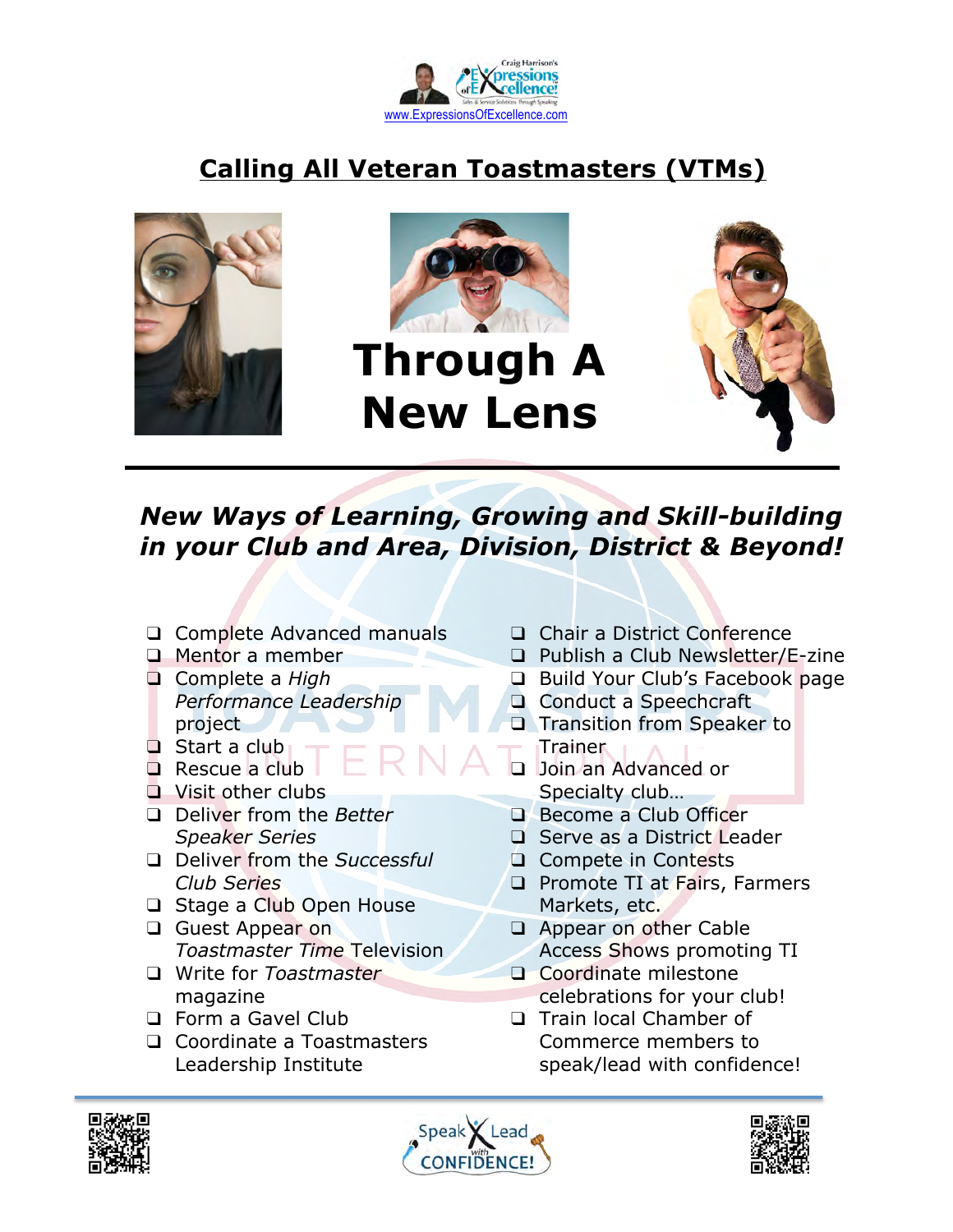## **1. Become a Mentor/Femtor:**

- \* Mentoring not just for beginning Toastmasters.
- ◆ Share your wisdom. Learn through teaching.
- Assigned by club officer (VP-Membership / Educ. VP)

Article: www.expressionsofexcellence.com/ARTICLES/mentor.pdf

- Success-Communication Module: www.toastmasters.org/296
- $\checkmark$  Mentoring Kit: www.toastmasters.org/1163

## **2. Start A New Club!**

- At work or in the community.
- Can be regular or "specialty" club with a theme or focus.
- ◆ Opportunities abound: Condos, strip malls, new business parks, school & hospital campuses, places of worship, etc.
- District has resources: Demo team, materials.

Resources:

- $\checkmark$  New Club Kit www.toastmasters.org/123;
- $\checkmark$  New Member Orientation Kit for Clubs: www.toastmasters.org/1162
- $\checkmark$  Human Resources: Area or Division Governor, Club Extension Chair, Lieutenant Governor Marketing.

## **3. Visit** *Other* **Clubs: There's one in every port!**

- 13,000 clubs to choose from in 116 countries
- Learn "best practices" from different clubs.
- Call ahead for best experience: confirm time/location.

Resources:

 $\checkmark$  Find A Club worldwide: http://reports.toastmasters.org/findaclub/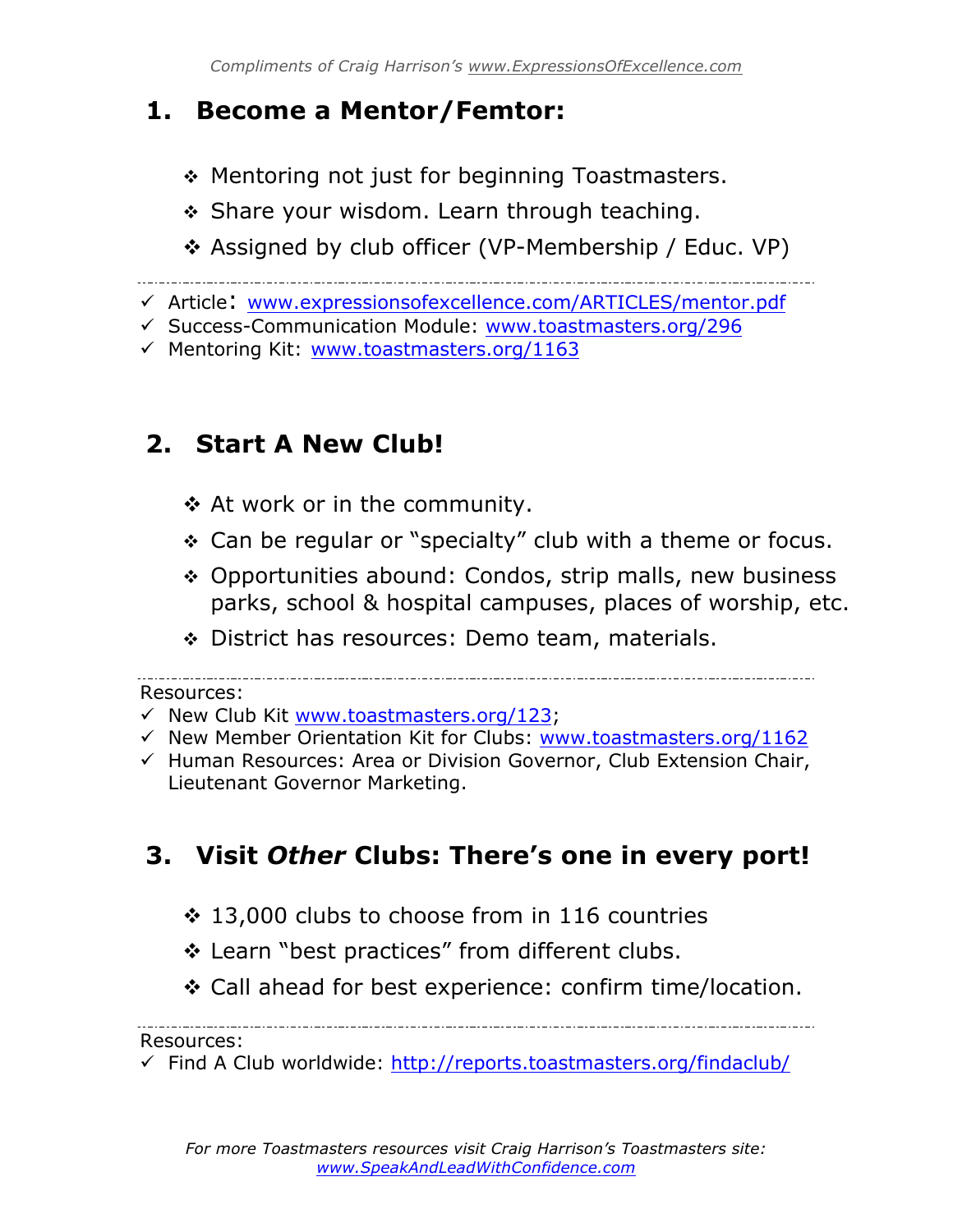### **4. Export Your Experience!**

- *Speechcrafts* and *Youth Leadership Programs* help adults and youth experience the joys of Toastmasters.
- *Success-Communication* & *Success-Leadership* programs can be delivered beyond your club or Toastmasters
- Give "Outside" speeches to other service organizations *about* Toastmasters.

Download a list of advanced manuals, S/L and S/C modules and more: www.ExpressionsOfExcellence.com/Toastmasters/ Aspire+Achieve\_Gameplan.pdf

## **5. First Writes! Share your wisdom in print**

- Write an article for *Toastmaster* magazine, the District's website, your club newsletter or Blog.
- Write a Letter to the Editor at *Toastmaster* magazine.

### Links:

- $\checkmark$  Writers' Guidelines: www.toastmasters.org/ToastmastersMagazine/WriterGuidelines.aspx
- $\checkmark$  Suggested topics to write on: www.toastmasters.org/ToastmastersMagazine/SuggestedArticleTopics
- $\checkmark$  Submit article to: submissions@toastmasters.org

## **6. S-T-R-E-T-C-H Yourself**

- ❖ Set lofty goals and let Toastmasters help you.
	- o Appear on THE VIEW! (*Communicating on Video*)
	- o Start a Gavel Club: http://bit.ly/GavelClub
	- o Back to Basics: Finish an existing manual entirely on your chosen theme: travel, food, family, weather, etc.
	- o Run for public office (Debate Handbook, *Robert's Rules*)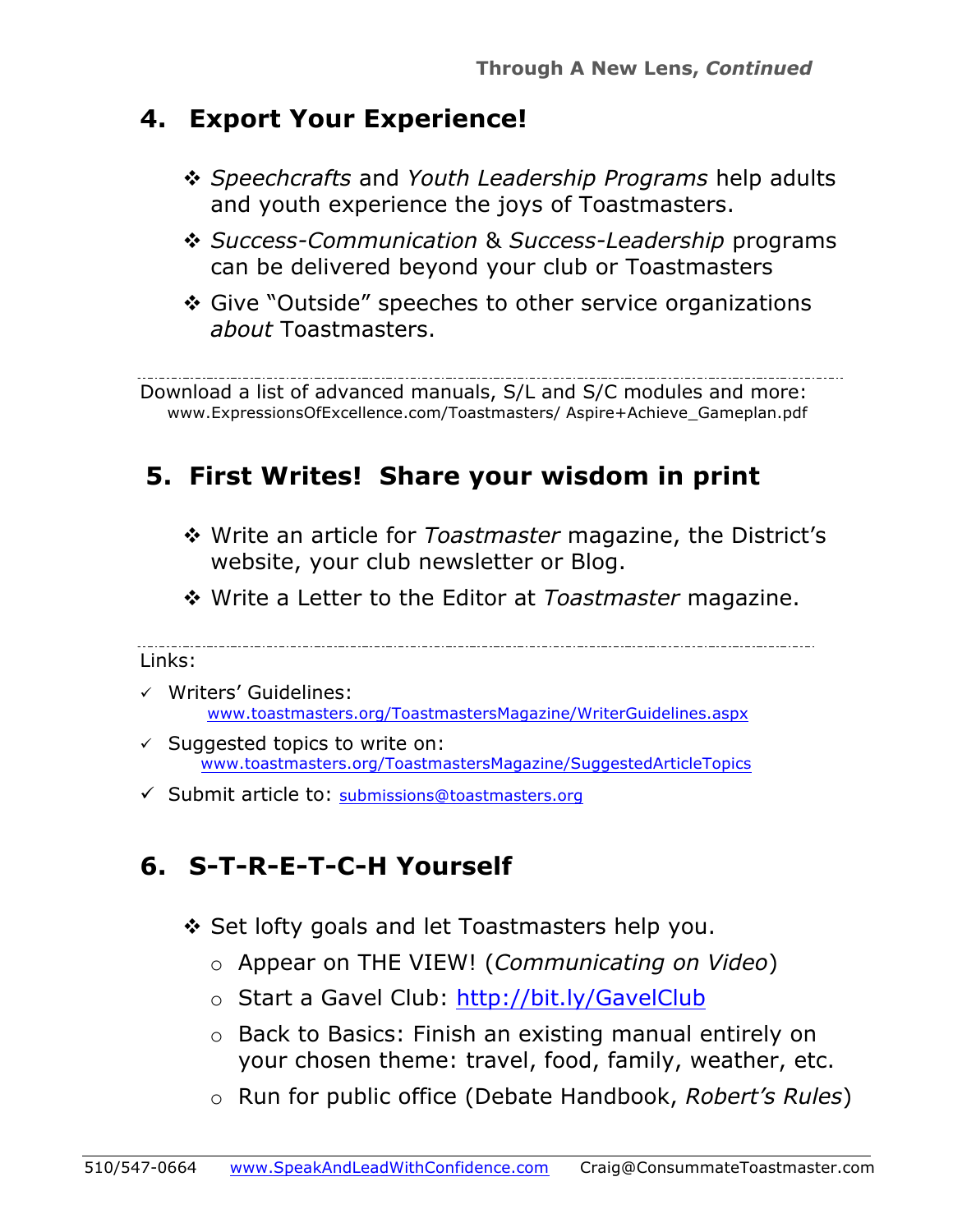## **7. Become** *The Consummate Toastmaster*

- \* "Going through the motions" is not acceptable!
- Seek NEW challenges, BIGGER PONDS to play in, and focus on APPLYING what you've learned in Toastmasters:
	- o BUILD something.
	- o Start a Movement! www.youtube.com/watch?v=iBngiABc73Q
	- o Make a difference in your community
	- Get yourself a Mentor or Coach
	- \* Your goal: Go from Good to Better to BEST!



# **RECOMMENDED READING**



www.SpeakAndLeadWithConfidence.com/store/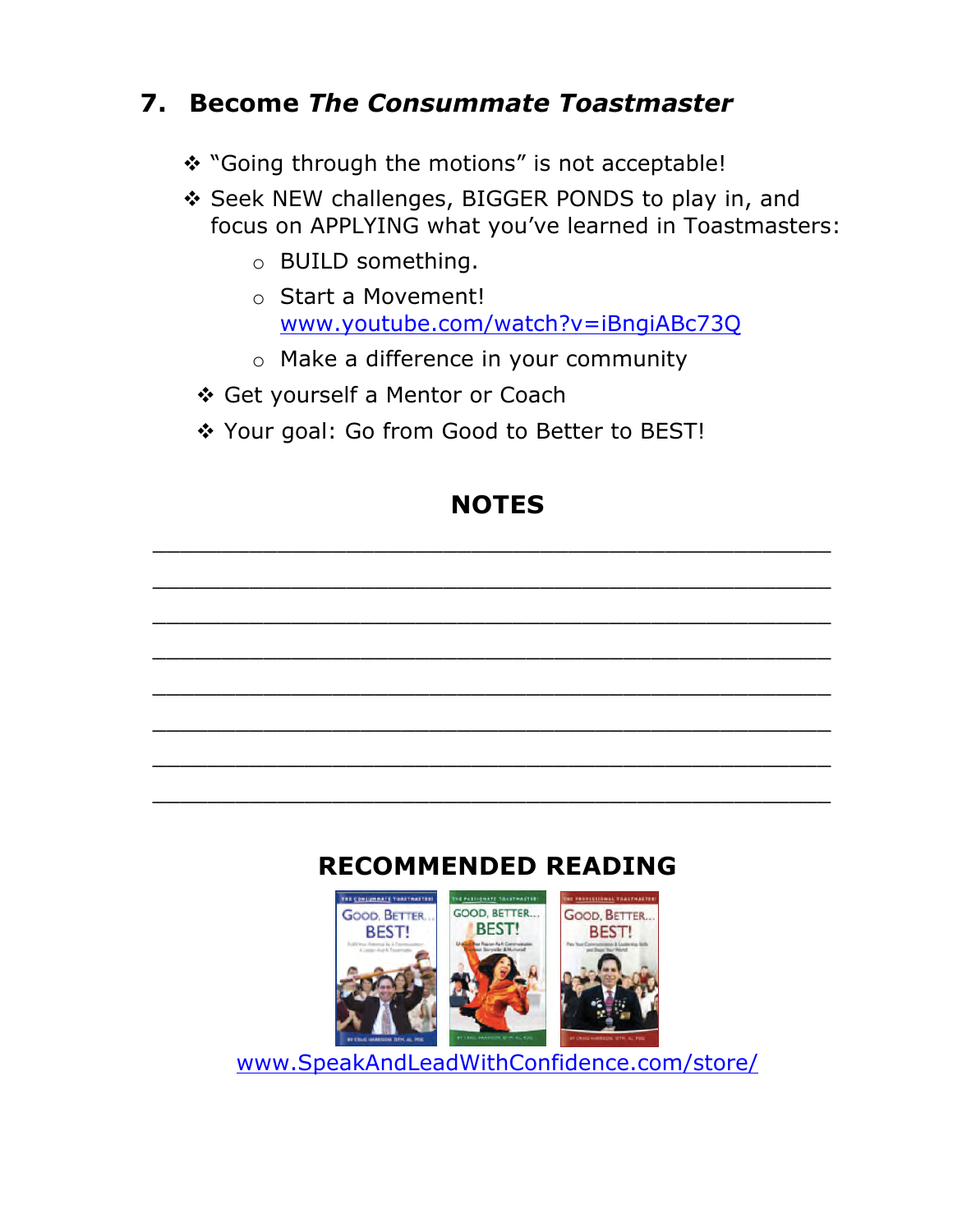# **THROUGH A NEW LENS Opportunities Abound For VTMs (Veteran Toastmasters) to Give Back**

By Craig Harrison DTM

Calling all Veteran Toastmasters:

- $\vee$  Think you've done it all?
- $\triangleright$  Think there are no more challenges left for you to pursue?
- ✔ Think you've "topped out" of Toastmasters?

Think again!

There are many new, exciting and influential roles that await you, the Veteran Toastmaster. Why wouldn't you apply your experiences, skills and network in new ways to bring value to your fellow members and enrich your own life's experience? Your District awaits you.

### **Mentor, Femtor, Listen to Thee**

One of the exciting roles that awaits you is that of mentor. You have much to offer newer members. Adopt a mentee and work with him or her between meetings, on the telephone, via e-mail and in person. Help them through their first three speeches, then help them become an officer, complete their *Competent Communicator* manual, and achieve their Competent Leader award. You can wait to be asked or assigned to mentor, or approach a person you'd like to work with. You can also mentor members in other clubs, assisting them as they climb the district's ladder, or as they compete in contests.

I've chaired district conferences before. Recently I co-chaired educational sessions for a conference and chose a newer member from my home club to co-chair with me. I was able to teach her what I knew while I also learned new ideas from her. Now she's on the district's radar as a leader on the rise and had a great experience beyond her club. It was a win-win.

### **Start A Club**

Few challenges are as rewarding as starting a new Toastmasters club. Whether you build it at your own organization, or for someone else's group, it's a great thrill to launch a new club where generations of future members will benefit from communication and leadership training. Opportunities abound. New business parks, high rise condominiums and community centers all beckon for new Toastmasters clubs. As do corporations, nonprofits and schools. And then there are themed — or specialty clubs you can form. Whether you're bridging languages, cultures or generations, or are formed with a shared commitment to a subject or philosophy, a need is being filled.

I've helped form specialty clubs for emerging and aspiring professional speakers, humorists and romantics, presided over a storytelling club, participated in clubs in three districts focusing on Parliamentary Procedure and even communed with a metaphysical Toastmasters club. My second love is a club representing a partnership between a Lions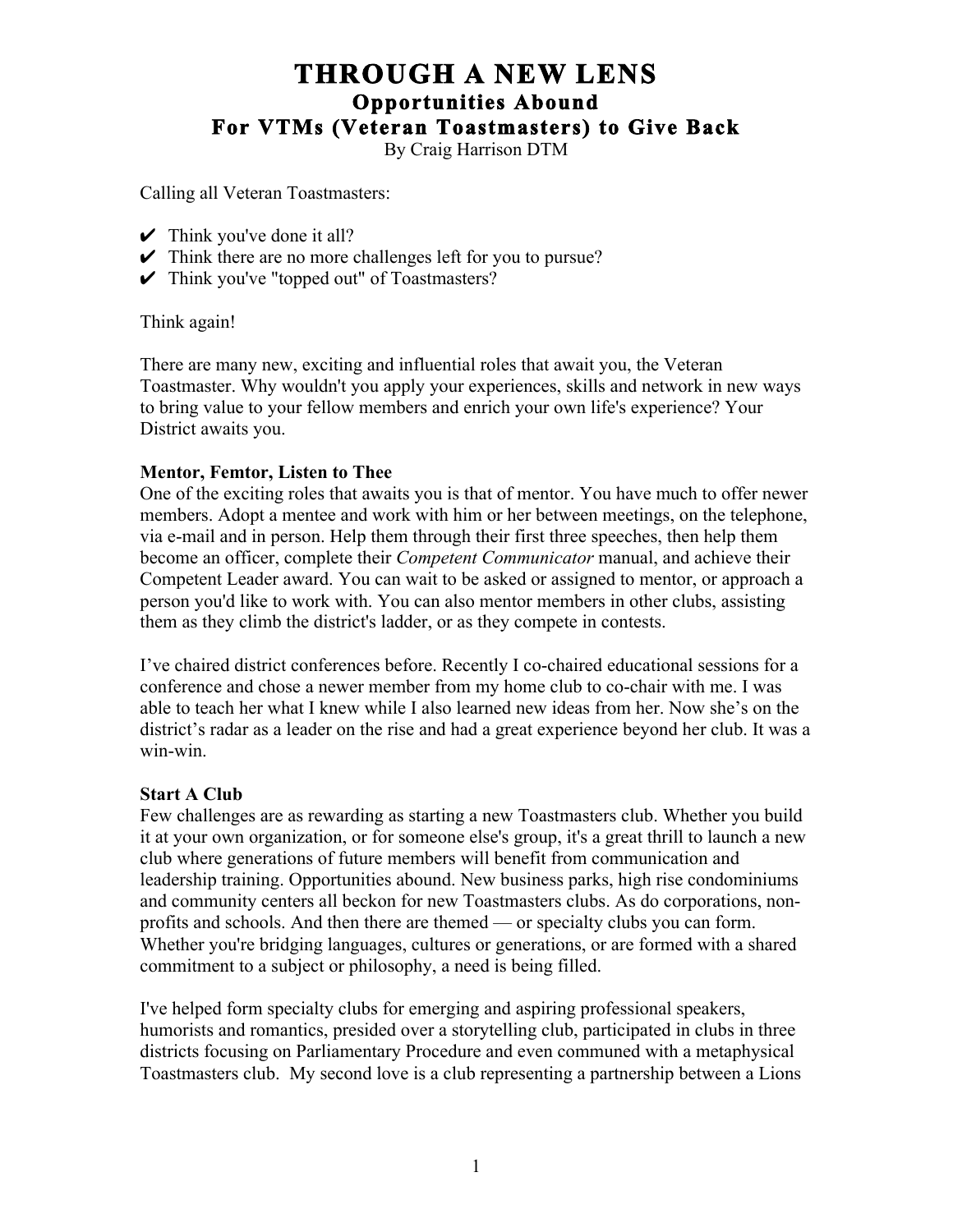Blind Center and Toastmasters. Each is a special experience to be a part of. When you build such a club others will support it.

### **A Club in Every Port**

A veteran Toastmaster recently told me he needed to let go of Toastmasters because he was traveling. He went on to explain how his job has him traveling to several continents this year, and throughout the US in 2011. Yet he was amazed to learn of the 12,500 clubs in 106 countries he could visit while away from his home club. In a sense, all roads lead to Toastmasters.

One of the great thrills of traveling is visiting clubs in other states, provinces and territories, to say nothing of other countries. And it's a treat for the clubs as well as the visiting Toastmaster. Each has a window on the world to share with the other. I visited a club in Australia that met at a social club, where we broke for a pint of ale between the Table Topics and prepared speeches. (No I didn't foam at the mouth but my speaking was more fluid after the break!) What a treat.

I use the Toastmasters website to "find a club" (http://reports.toastmasters.org/findaclub/) whenever I am traveling, and either call or e-mail ahead to confirm locations, dates and times, and coordinate my visit. You can too.

### **Export Your Experience…Sharing Toastmasters with Others**

One of the great things about veteran Toastmasters is the mastery of skills and confidence they've achieved. Now they can export it to others…through Speechcrafts, Youth Leaderships and other special trainings, workshops and events spotlighting Toastmasters curricula. Not only do these programs deliver valuable instruction to non-Toastmasters, they become gateways to joining. By bringing instruction, success and fun to others strangers become that much more inclined to join a club and participate in our events.

You can teach a Success-Leadership module on parliamentary procedure to members of city hall. Perhaps you prefer to deliver a Speechcraft to members of your local chamber of commerce, deliver a Youth Leadership Program at a local recreation center or conduct a *Build Your Thinking Power* module for your network marketing or or job-seekers group.

### **First Writes**

Have you considered sharing your wisdom through writing. Whether you submit an article to *Toastmaster* magazine or your district's or club's newsletter or e-zine, are simply blog, tweet or YouTube your brilliance, export your ideas for the benefit of all.

### **Challenge Yourself**

Create S-T-R-E-T-C-H Goals for Yourself. Think big.

 $\triangleright$  Do you want to become the next Oprah? Deliver the "How to Listen Effectively" module to sharpen listening skills, complete the Communicating on Television"